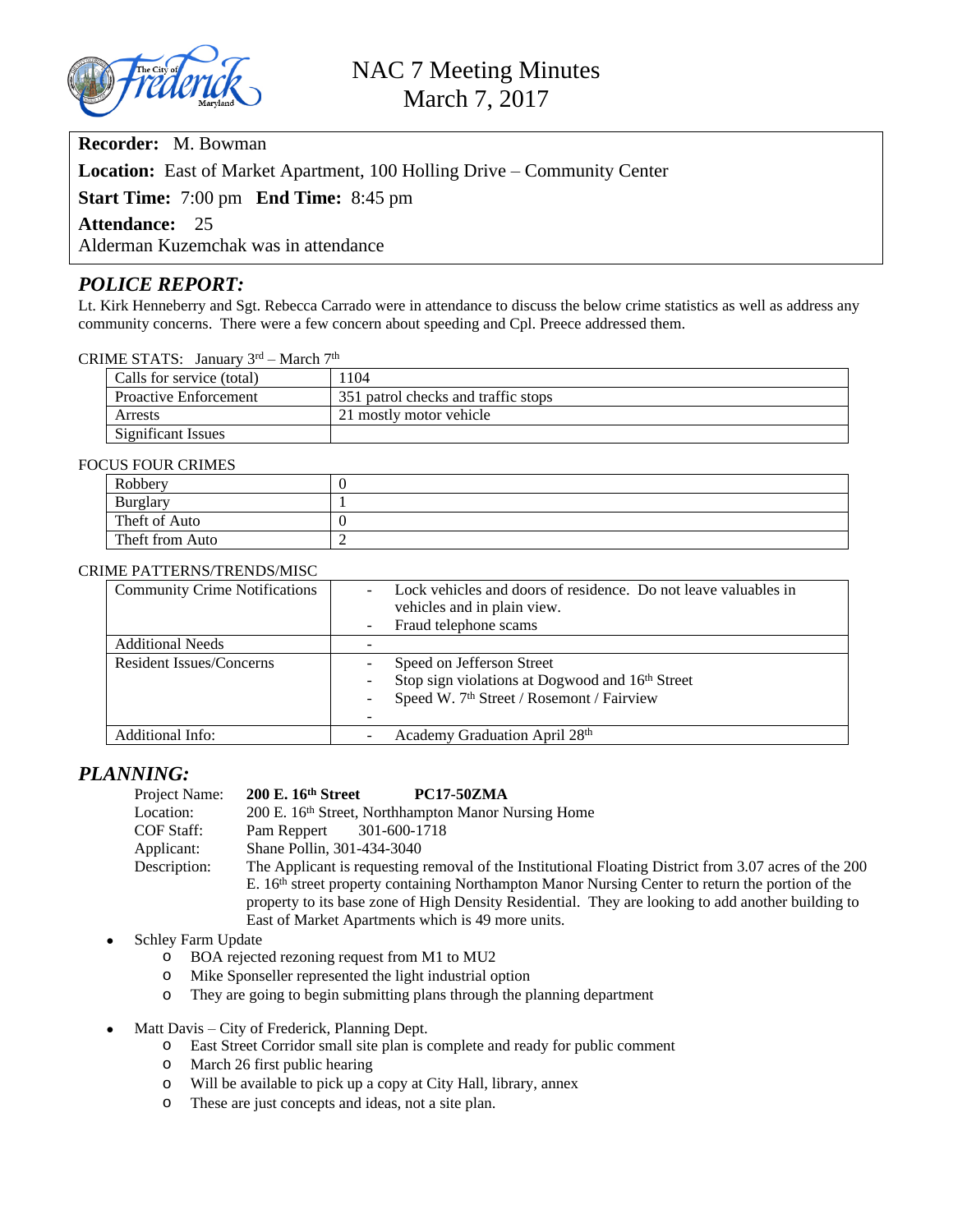# *GUEST SPEAKERS*

### **Ed Hinde - SHIP**

- a. Ed Hinde Executive Director
- b. \$70,000 spent by SHIP on housing homeless youth in 2016.
- c. New Horizons is an opportunity for high school students that give them an opportunity to work a special job and get them graduated.
- d. Definition of homelessness in a school system is that students whom do not know where they are sleeping day in and day out.
- e. SHIP provides new clothing, food, shelter or anything else the youth might need.
- f. SHIP also sponsors youth sports and extracurricular activities
- g. Their Facebook is very interactive giving people the chance to donate.

# *OLD BUSINESS:*

- **Kathy Schey – Faith House**
	- o By Friday they will have 5 women and 12 children.
	- o Case Manager working with the women
	- o Four already have jobs
	- o Work with them on their health insurance.
	- o Partner with a number of organizations including FCHD, SHIP, FCPS, etc.
	- o 2 months in, they are already seeing incredible signs of success.
	- o Items like clothes, diapers, cleaning supplies are greatly needed [kschey@therescuemission.org](mailto:kschey@therescuemission.org) to message to donate.

# *NEW BUSINESS:*

# *COMMENTS:*

### *UPCOMING EVENTS:*

| March 11 <sup>th</sup> | $8 \text{ am} - \text{noon}$ | FPD - 2 <sup>nd</sup> Annual FPD Crime Summit      |
|------------------------|------------------------------|----------------------------------------------------|
| April $6th$            | $5-7$ pm                     | Coffee with a Cop, Zi Pani, Thomas Johnson Drive   |
| April 3rd              | 7 pm                         | COF Public Hearing for FY 18 Budget - location tbd |
| April 11 <sup>th</sup> | 7 pm                         | COF Public Hearing for FY 18 Budget – location tbd |
| April 18th             | 7 pm                         | COF Public Hearing for FY 18 Budget - location tbd |
| April 25th             | 7 pm                         | COF Public Hearing for FY 18 Budget – location tbd |
| May 2 <sup>nd</sup>    | 7 pm                         | COF Public Hearing for FY 18 Budget - location tbd |
| May 9th                | 7 pm                         | COF Public Hearing for FY 18 Budget – location tbd |
| May 10th               | 3 pm                         | COF Public Hearing for FY 18 Budget – location tbd |
|                        |                              |                                                    |

# **CONTACTS:**

| <b>NAC</b> Coordinator | Don Dean     | jddean@comcast.net    |
|------------------------|--------------|-----------------------|
|                        | Gail Bradley | glgbradley@gmail.com  |
|                        | Kris Fair    | kris.g.fair@gmail.com |

#### *Community Outreach Specialist / NAC Liaison:* Michele Bowman 301-600-2091 [mbowman@frederickmdpolice.org](mailto:mbowman@frederickmdpolice.org) *Frederick Police*

| Sgt. Rebecca Carrado     | 301-600-6236 | rcarrado@frederickmdpolice.org |
|--------------------------|--------------|--------------------------------|
| Cpl. Reed Preece         | 301-600-7507 | rpreece@frederickmdpolice.org  |
| <b>Codes Enforcement</b> | 301-600-3825 |                                |

| NAC 7 MEETINGS –   | <b>FREDERICK POLICE DEPARTMENT</b> |
|--------------------|------------------------------------|
| $7:00~\mathrm{pm}$ | <b>Emergency: 911</b>              |